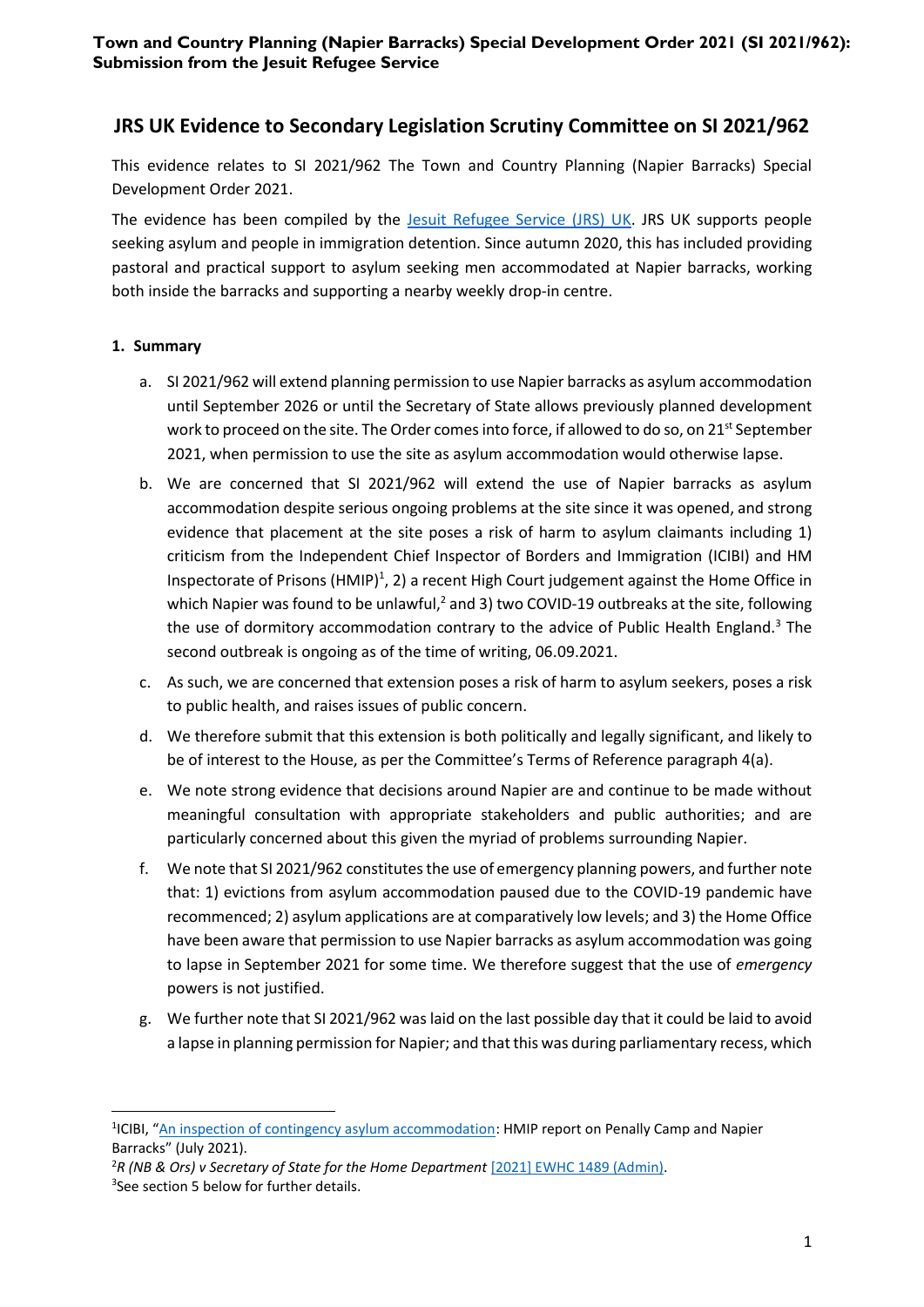continues for a significant portion of the period in which the SI can be prayed against, and immediately before a bank holiday weekend.

- h. We submit that the High Court judgement in relation to Napier strongly suggests the need for serious scrutiny of the site.
- i. In light ofthe above paragraphs e-h, we are concerned that SI 2021/962 inappropriately avoids scrutiny of the decision to extend the use of Napier barracks, and submit that this is politically significant and likely to be of interest to the House as per the Committee's Terms of Reference paragraph 4(a).

# **2. What is the context of SI 2021/962 and what will it do?**

- a. The disused MoD site at Napier barracks in Folkestone was redeployed as asylum accommodation in September 2020, and emergency planning permission was granted for this purpose. The existing permission ceases on 21<sup>st</sup> September 2021.
- b. SI 2021/962 was laid on Friday  $27<sup>th</sup>$  August 2021 and will come into effect on  $21<sup>st</sup>$  September 2021. It extends emergency planning permission for Napier barracks to be used as asylum accommodation until either September 2026, or until the Secretary of State allows possession of Napier barracks so that building work can commence in accordance with pre-existing planning permission, specifically phase 4 of the outline planning permission granted by Shepway District Council pursuant to application number Y14/0300/SH, if sooner.<sup>4</sup>
- c. The Home Office has announced plans to use the site as asylum accommodation until September 2025. It is therefore likely that the practical effect of SI 2021/962 will be to extend the use of Napier barracks as asylum accommodation until then, *i.e.* for a further 4 years.

# **3. The High Court judgement on Napier barracks**

- a. In the case of *R* (NB & Ors) v Secretary of State for the Home Department [2021] EWHC 1489 [\(Admin\),](https://www.bailii.org/ew/cases/EWHC/Admin/2021/1489.html) Mr Justice Linden ruled on 3<sup>rd</sup> June 2021 that:
	- i. The accommodation at Napier barracks was inadequate in that it did not meet the minimum standards required by the Immigration Act 1999 Section 96 IAA.
	- ii. Both the process for *selecting* people to be sent to Napier barracks, and the process for monitoring their ongoing suitability whilst there, were flawed and unlawful.
	- iii. From  $15<sup>th</sup>$  January 2021, when residents were given an order not to leave the site until they were permitted to leave, the claimants were unlawfully detained, both under common law and under the European Convention of Human Rights.
- b. The Court did allow the Home Office the opportunity to resolve the problems identified but stated that if the barracks were going to continue to be used then "*there would clearly need to be substantial improvements in the conditions there, and lower numbers of asylum seekers living there for significantly shorter periods, with measures to reduce the risk of Covid infection* which are consistent with PHE advice".<sup>5</sup> Mr Justice Linden further stated that there would

<sup>4</sup> SI 2021/962, Paragraph 4, section 2.

<sup>&</sup>lt;sup>5</sup>[R \(NB & Ors\) v Secretary of State for the Home Department](https://www.bailii.org/ew/cases/EWHC/Admin/2021/1489.html) [2021] EWHC 1489 (Admin), paragraph 239.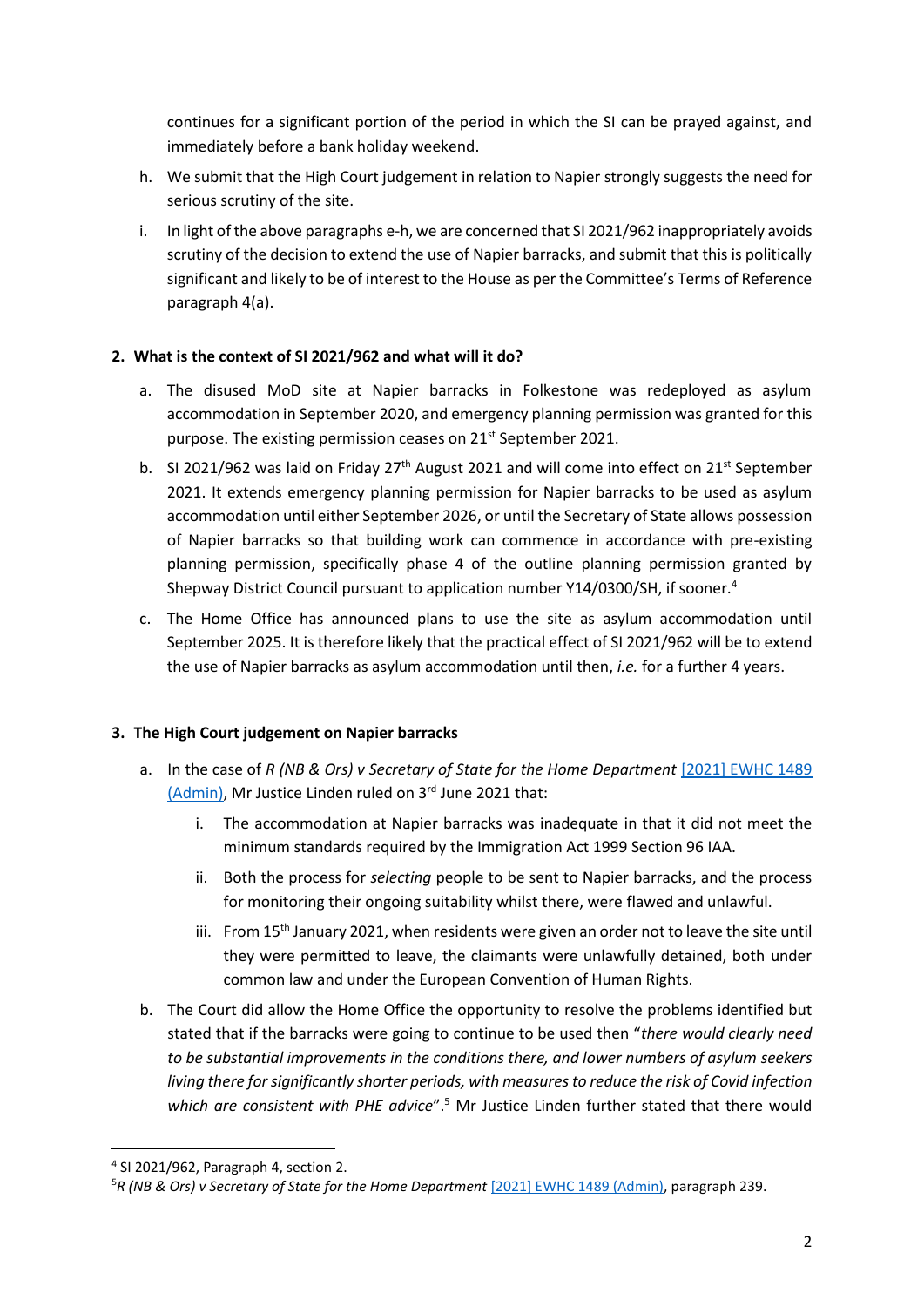need to be a "*better system for identifying those for whom such accommodation is not suitable and for detecting cases where, although suitable when initially transferred, it ceases to be during the course of their stay*".<sup>6</sup>

- c. The Court's judgement:
	- i. Demonstrates the need for scrutiny of decisions with regard to Napier, in order to ascertain whether and how far the problems identified have been resolved.
	- ii. Suggests a lack of legal accountability with reference to decisions made about Napier – such that, for example, unlawful detention could occur.
	- iii. Renders the use of Napier as asylum accommodation a matter of public concern and political significance, and therefore of concern to the House.
	- iv. Demonstrates the legal significance of Home Office decisions relating to Napier.
- d. Both further remarks made by the Judge, and evidence submitted for the court case, demonstrate the harmfulness of the site *qua* asylum accommodation and wider problems at the site, which will be cited below.

# **4. The Independent Chief Inspector of Borders and Immigration and HM Inspectorate of Prisons report on Napier and Penally**

- a. The former Independent Chief Inspector of Borders and Immigration raised a number of serious concerns about Napier including, *inter alia*, the following:<sup>7</sup>
	- i. "the failure to consult local stakeholders on whose services and support the camps would be reliant before taking the decision to proceed was a serious mistake and the need to move at speed is not a satisfactory excuse."<sup>8</sup>
	- ii. Screening of potential residents for physical and mental health problems was "wholly inadequate", with all those interviewed at Napier reporting feeling depressed and a third feeling suicidal.
	- iii. Extremely poor communication with people accommodated at Napier.
- b. In their report commissioned by the ICIBI, the HMIP similarly raised concerns about failure to consult with local stakeholders and generally very poor planning; screening of potential residents; and poor communication from the Home Office.
- c. The HMIP also expressed "serious safeguarding concerns in relation to Napier", specifically highlighting a lack of support for people who self-harmed, and extremely vulnerable individuals who remained at the site for long periods.<sup>9</sup>
- d. The HMIP report also noted residents "feeling trapped in poor conditions".<sup>10</sup>

<sup>6</sup> Ibid., paragraph 239.

<sup>&</sup>lt;sup>7</sup>In a letter appended to ICIBI, "An inspection of contingency asylum accommodation". Many of the points referenced here applied to Penally as well as Napier.

 $8$ Ibid., p.4

<sup>9</sup> ICIBI, "An inspection of contingency asylum accommodation", paragraph S7, p.12.

 $10$ Ibid., paragraph S9, p.12.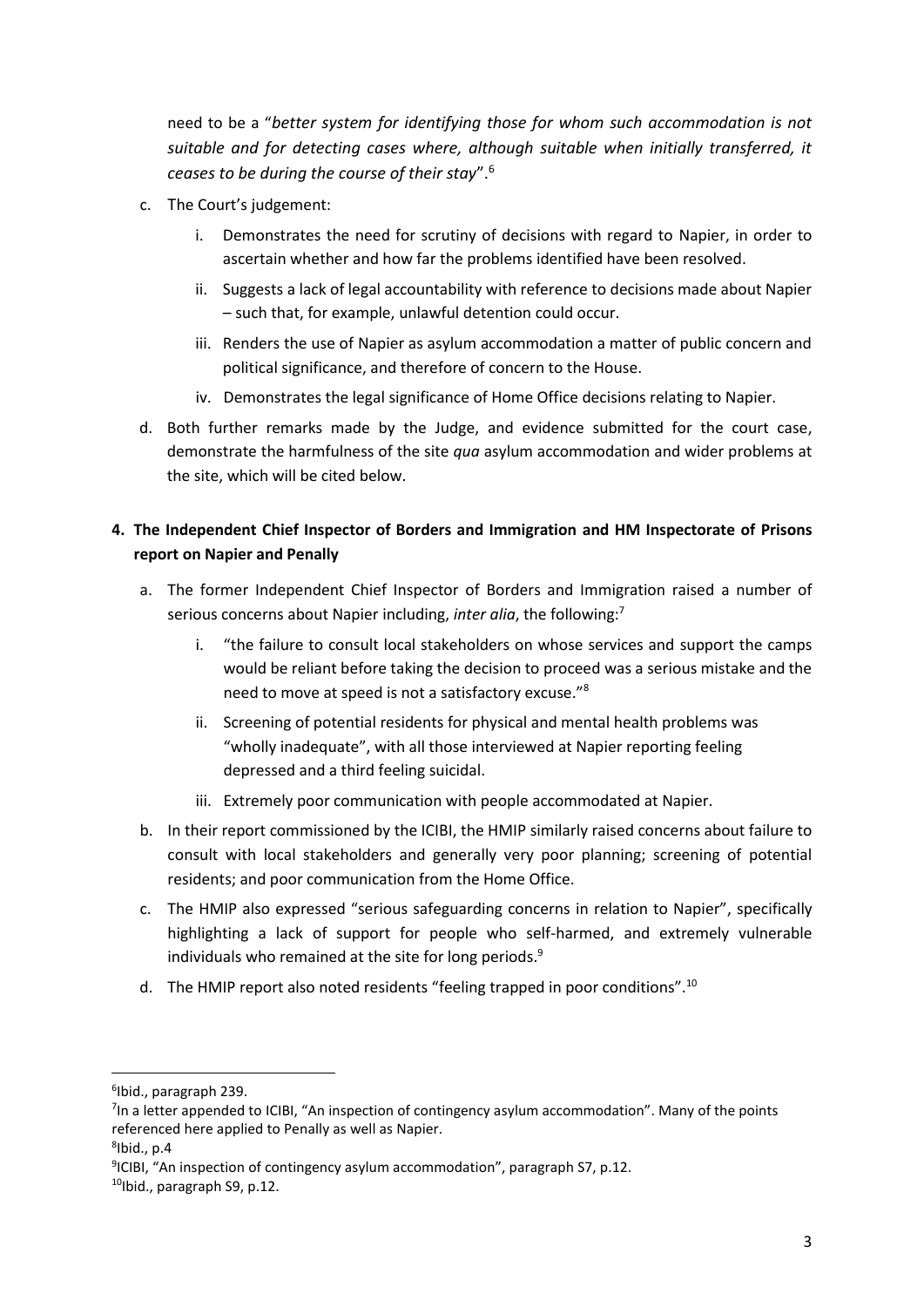e. The Home Office released HMIP's report, and the ICIBI's appended letter, on the afternoon of 22<sup>nd</sup> July 2021, the last day before parliament's summer recess, thereby limiting parliament's ability to hold the government to account on it.

# **5. COVID-19 outbreaks at Napier and the advice of Public Health England**

- a. Napier was originally opened as asylum accommodation against the advice of Public Health England, which warned that the risk of COVID-19 spreading onsite was too great. <sup>11</sup>
- b. There was a major outbreak of COVID-19 at Napier barracks in January 2021.<sup>12</sup>
- c. In his ruling against the Home Office in relation to Napier, Mr Justice Linden found that a COVID-19 outbreak at the site had been "inevitable".<sup>13</sup>
- d. There is now a second, ongoing, outbreak of COVID-19 at Napier barracks.<sup>14</sup>
- e. This demonstrates an ongoing public health risk attached to the use of Napier barracks as asylum accommodation, and suggests that any adjustments made to make the site more 'COVID safe' are utterly inadequate.
- f. Further, the Home Office's original failure to heed public health advice, and their extension of Napier despite a second COVID-19 outbreak, suggests that the decision to extend the use of Napier may not be based on a proper assessment of the available evidence, or consultation with appropriate stakeholders and experts.

# **6. What can we learn from the recurring concerns about Napier?**

- a. There is strong evidence from the HMIP, ICIBI, and the High Court case that Napier was originally opened without proper consultation with local stakeholders and without meaningful consultation with relevant public authorities, notably Public Health England.
- b. There is strong evidence of repeated failures in screening and ongoing monitoring for vulnerability of residents at Napier. This is corroborated by the direct experience of JRS UK, whose staff members frequently support potential victims of torture and trafficking placed in Napier.
- c. There continue to be serious public health questions about the use of Napier. The COVID-19 pandemic is ongoing despite the availability and relative efficacy of vaccination; some individuals will remain unvaccinated; and individuals seeking asylum are disproportionately likely to be vulnerable. Furthermore, it is by now clear that Napier barracks is a poor context for disease control generally.

- <sup>11</sup>[R \(NB & Ors\) v Secretary of State for the Home Department](https://www.bailii.org/ew/cases/EWHC/Admin/2021/1489.html) [2021] EWHC 1489 (Admin).
- <sup>12</sup><https://www.bbc.co.uk/news/uk-england-kent-56183137> (accessed 06.09.2021). <sup>13</sup>[R \(NB & Ors\) v Secretary of State for the Home Department](https://www.bailii.org/ew/cases/EWHC/Admin/2021/1489.html) [2021] EWHC 1489 (Admin).
- <sup>14</sup>[https://www.bbc.co.uk/news/uk-england-kent-58186216.](https://www.bbc.co.uk/news/uk-england-kent-58186216) JRS UK have also been informed of this by

<sup>&</sup>lt;sup>11</sup>[R \(NB & Ors\) v Secretary of State for the Home Department](https://www.bailii.org/ew/cases/EWHC/Admin/2021/1489.html) [2021] EWHC 1489 (Admin); ICIBI, "An inspection of contingency asylum accommodation: HMIP report on Penally Camp and Napier Barracks", paragraph S3, p.11.

residents of the barracks whom we are supporting.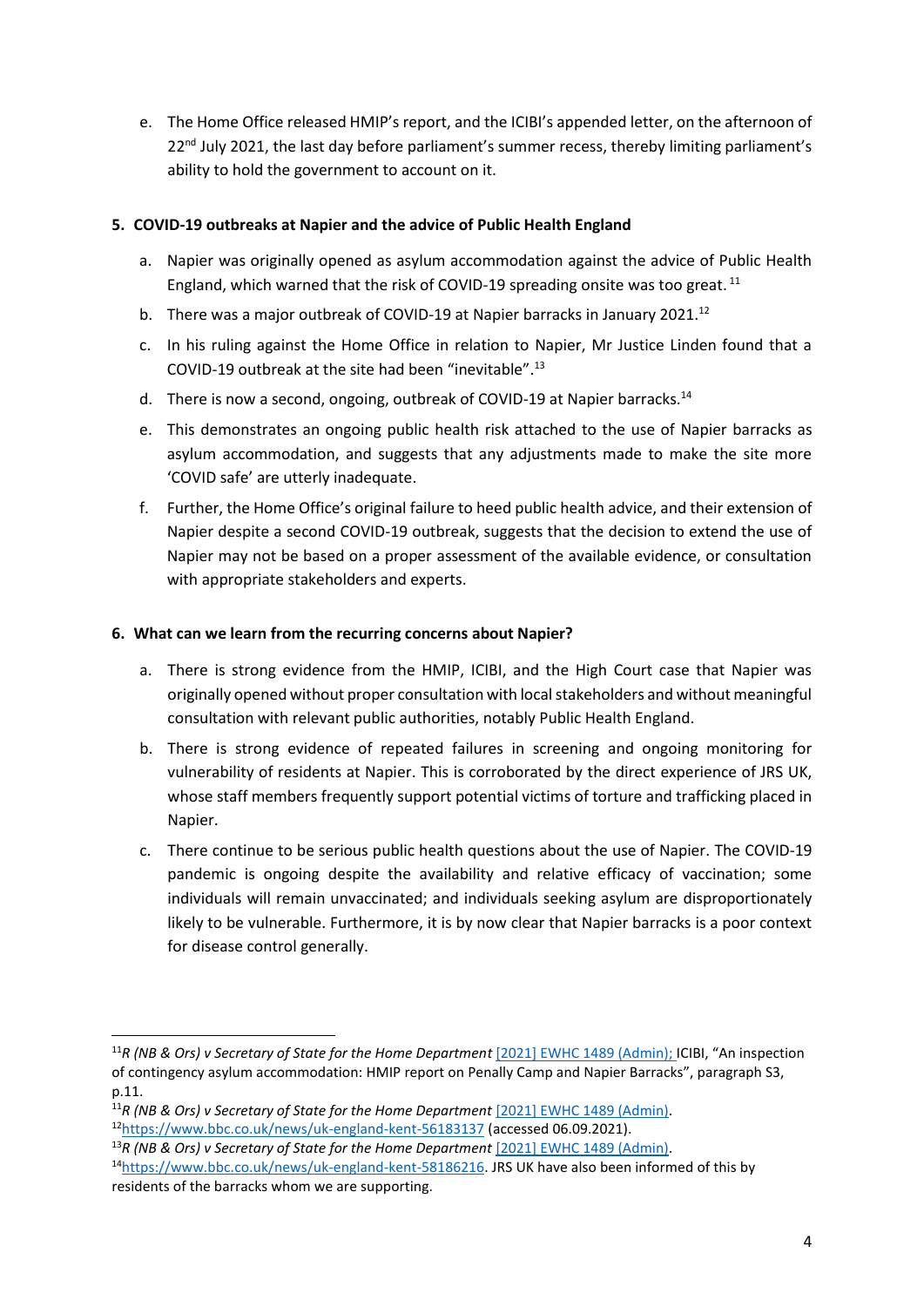- d. Poor communication from the Home Office to residents is a major issue. This will obviously impact both residents' well-being and the working of the asylum process for those at Napier. It is also indicative of systemic failure in relation to planning around Napier.
- e. Many issues raised by HMIP and ICIBI, and in the High Court case, suggest that Napier is, in general, a harmful context for asylum claimants:
	- i. Mr Justice Linden's finding that the accommodation was "inadequate".
	- ii. Reports of residents of Napier feeling trapped and suicidal.
	- iii. Reports of a lack of physical and mental health support for residents.
- f. These issues are corroborated by JRS UK's direct experience of working with people in Napier. We have found:
	- i. A pattern of spiralling mental health among people placed at Napier. Many people arrive already struggling with self-harm and/ or suicidal ideation, so this is a profoundly harmful context for them.
	- ii. Chronic sleep deprivation among residents at Napier.
	- iii. Conditions that are cold and dirty and afford no opportunity for privacy or social distancing.
	- iv. An isolated and prison-like setting.
	- v. A total lack of mental health support onsite; very minimal healthcare onsite, and problems for residents in accessing healthcare in the community.
	- vi. A sense among residents, in line with HMIP's observation, of being trapped on site.
	- vii. Profound vulnerabilities and histories of trauma among residents at Napier are not always obvious on the surface and can be difficult for individuals to disclose in general. Napier is then a very poor context for disclosure, as the prison-like setting is not conducive to building trust. We are therefore concerned that it is not possible to create a screening mechanism for Napier that would pick up all relevant vulnerabilities.
	- viii. There is very little communication with residents about their asylum case. Additionally, it is very difficult to access adequate legal advice, and individuals frequently go ahead with asylum interviews without having consulted a legal advisor.<sup>15</sup> Virtually no one placed at Napier is able to access face to face meetings with legal advisors, and this seriously obstructs identification and disclosure of trauma.
- g. We are concerned that there are repeated and serious failings at Napier, occurring in concert with a lack of planning and consultation, and an unresponsiveness to evidence.
- h. We therefore submit that the decision to extend the use of Napier is politically and legally significant, and that scrutiny of the decision to extend the use of Napier is badly needed.

<sup>&</sup>lt;sup>15</sup> For further details of issues in access to legal advice and further details on health issues, see the APPG on detention's inquiry into quasi-detention, oral evidence session 1, available on the APPG on Detention website: <https://appgdetention.org.uk/inquiry-into-quasi-detention-oral-evidence-sessions/>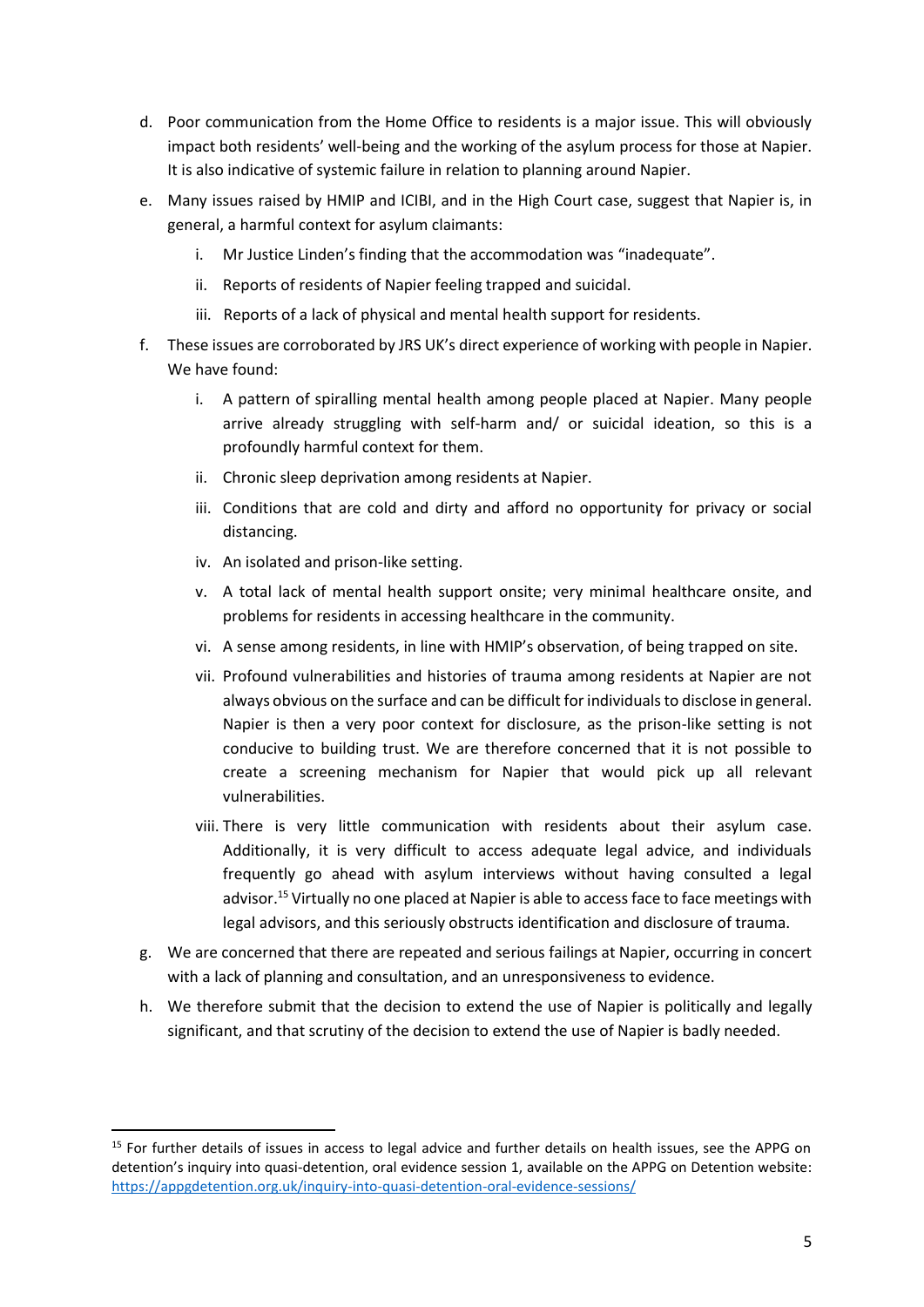#### **7. Questions around the use of emergency planning powers to extend the use of Napier**

- a. The Home Office's justification for using emergency planning powers is unprecedented pressure on the asylum support system due to COVID-19 and high numbers of asylum claimants arriving via small boats.<sup>16</sup>
- b. However, evictions from asylum accommodation that had been paused due to the pandemic have recommenced, albeit against the advice of many experts.<sup>17</sup> The context in which emergency planning permission was granted in September 2020 has therefore changed.
- c. Asylum applications are at comparatively low historic levels<sup>18</sup> and it is the overall number of asylum applications, rather than the number of people arriving *via* a specific method, which is most likely to determine pressure on asylum support.
- d. It is especially incongruous that emergency planning powers should be used to extend the use of Napier for five years, as it is unclear how this can be an emergency measure. Emergency planning powers are intended for use in an extreme situation, not one in which there is recourse to standard planning routes, with the checks and balances those entail.
- e. Furthermore, accommodation intended for use over such a long period most especially requires the health and safety and suitability checks that are part of planning control, and benefits from engagement with local community and stakeholders. This has not taken place.
- f. The extension of Napier *qua* asylum accommodation occurs alongside measures to expand the use of asylum accommodation centres in the Nationality and Borders Bill.<sup>19</sup> This calls into question whether the use of a separate, out of town centre to accommodate asylum seekers is indeed an emergency measure, as opposed to either a pilot for centres envisaged in the Borders Bill, or the first such centre.
- g. JRS UK is aware of Napier residents being told that, if they speak out against conditions at Napier, this will have a negative impact on their asylum case.<sup>20</sup> This suggests an attempt to silence dissent and avoid scrutiny of Napier.

<sup>&</sup>lt;sup>16</sup> As explained to stakeholders, including JRS UK team members, in a meeting on Friday 27<sup>th</sup> August 2021. <sup>17</sup> [https://naccom.org.uk/statement-and-briefing-we-condemn-the-increasingly-hostile-actions-of-this](https://naccom.org.uk/statement-and-briefing-we-condemn-the-increasingly-hostile-actions-of-this-government-towards-people-seeking-protection/)[government-towards-people-seeking-protection/](https://naccom.org.uk/statement-and-briefing-we-condemn-the-increasingly-hostile-actions-of-this-government-towards-people-seeking-protection/) (accessed on 06/09/2021).

<sup>&</sup>lt;sup>18</sup> Asylum applications in the UK peaked in 2002 at 84,132. They have since fluctuated. In 2018, the UK received 29,504, in 2019, it received 35,737, and in 2020 it received 29,456. In the year ending March 2021, it received 26,903, applications. See House of Commons Library [Research Briefing](https://commonslibrary.parliament.uk/research-briefings/sn01403/) on Asylum Statistics, July 2021. <sup>19</sup> [Nationality and Borders Bill,](https://bills.parliament.uk/bills/3023) Clause 11.

<sup>&</sup>lt;sup>20</sup> We gave evidence on this topic to the APPG on detention, for their ongoing inquiry into the use quasidetention as asylum accommodation. Publication of this evidence is forthcoming.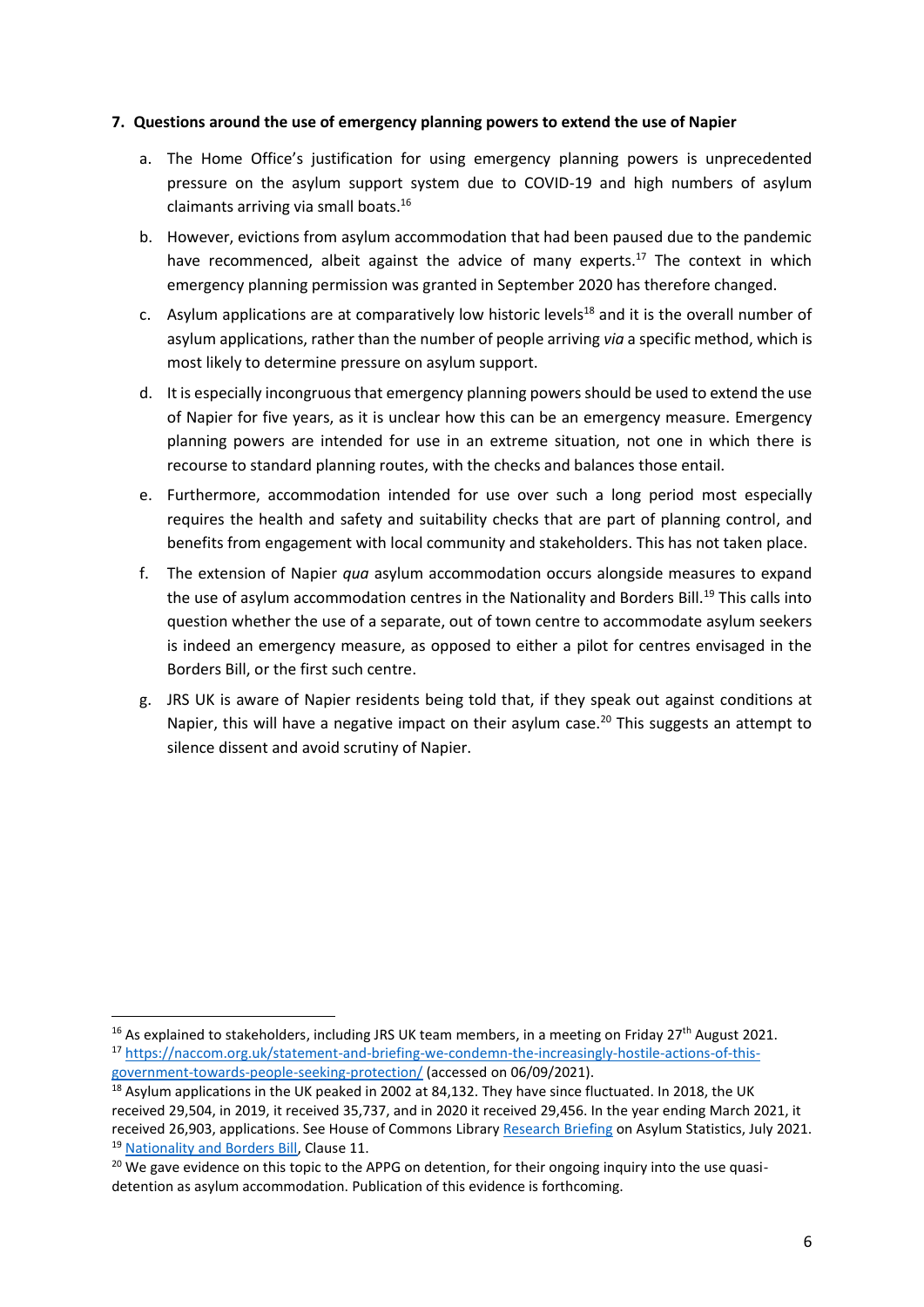**1. There has been criticism from the Independent Chief Inspector of Borders and Immigration (ICIBI) and HM Inspectorate of Prisons (HMIP) about the running of Napier - in your response to my previous questions you included links to the HMIP report and the government response but please could now you provide a short summary of the main criticisms and the government response that I may include in the advice to the Committee. Please provide the same for ICIBI if different.**

**Response**: The HMIP report on Napier was commissioned by the ICIBI and was intended for publication as an annex to the overall inspection report on Contingency Asylum Accommodation, which was formally announced in January 2021. The HMIP report was initially shared with the department for information in March 2021. The ICIBI later made the decision to conclude this part of the inspection separately to the wider inspection.

The HMIP report for Napier outlined four areas of improvement regarding the running of these sites, summarised below:

# *a. Leadership & management*

Summary areas for improvement

- Shortfalls in the management of both sites on the part of both Clearsprings (CRH) and HO.
- HO gave CRH less than two weeks to make the site operational; consultation with local stakeholders was inadequate
- Public Health England (PHE) advised HO that single rooms with en-suite bathroom facilities suitable for self-isolation provide the lowest risk accommodation and should be made available; but that if single occupancy accommodation were restricted, accommodation where cohorting in small groups is possible should be provided.
- Crown Premises Fire Safety Inspectorate's (CPFSI) concerns about fire safety at Napier that had not been fully addressed

# Actions

- Context: as a result of the global pandemic HO was unable to move people from asylum accommodation. This, together with sustained asylum intake including from small boats, resulted in a rapid increase in the use of contingency accommodation. In order to ensure there was sufficient accommodation capacity for HO to fulfil its statutory obligations it was important that additional capacity was brought on swiftly.
- Napier was set up at pace: identified w/c 7.9.20, with the aim of operationalising 2-3 weeks later
- PHE recognised that single en-suite rooms were not always possible and set out considerations for when congregate residential settings were used, including on maintaining social distancing and on infection control measures.
- Significant improvements have been made to Napier on Covid safety:
	- Both organisations have appointed senior managers to oversee on-site operations
	- Residents are offered COVID vaccinations
	- Service users take a lateral flow test on arrival and then twice / week, as do staff; visitors are also asked to take the test on or before arrival.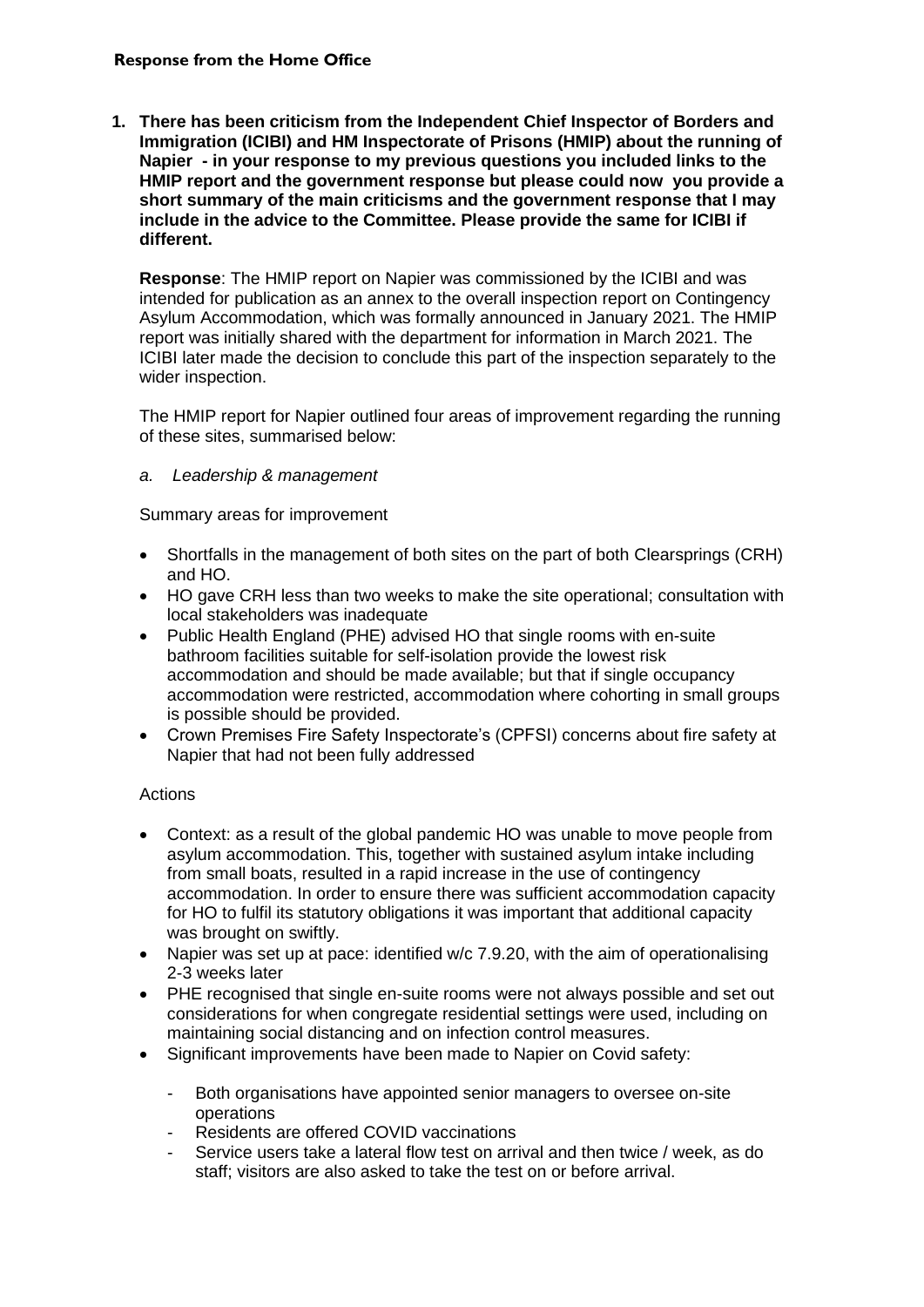- Extensive Covid-19 signage is displayed in 10 languages; there is, staggered access by block to some communal areas; and social distancing in others e.g. prayer rooms.
- windows in communal buildings are kept open; service users are encouraged to open dormitory windows
- Sports take place in the outside areas, permitted under current PHE guidance.
- HO and CRH have developed joint management tools (e.g. COVID management and risk assessment plans).
- CRH have prioritised fire risk management work, have rectified defects and put on additional staff as mitigation.
- We are working closely with the provider to ensure that the accommodation and services available at Napier remain adequate and enable us to meet statutory obligations
- *b. Safety*

Summary areas for improvement

• Many of the residents felt depressed and hopeless at their circumstances, and there were serious safeguarding concerns; at times service users were threatened by protesters outside the camps.

#### Actions

- The system of onsite monitoring has significantly improved with publication of the suitability criteria which identify those deemed unsuitable for dormitory style accommodation.
- Onsite staff have safeguarding training and ligature training; Migrant Help advisers on site are also trained in identifying safeguarding needs. There are telephone mental health assessments, and NGOs actively engage with service users to raise their knowledge of the suitability criteria.
- The wellbeing of asylum seekers is taken extremely seriously, and all necessary and legal steps are taken to protect people in our care. Additional security has been deployed for the safety of the residents.
- There is an onsite nurse
- *c. Respect*

Summary areas for improvement

• The report concluded that the accommodation was unsuitable for long term use and that the numbers living at the camp when it was full made social distancing impossible. Uncertainty about length of stay and the progress of residents' asylum claims was a source of distress.

# Actions

- Where CRH fell short of their contractual standards, we ensured that remedial action was taken.
- We have improved the site to support the wellbeing of those living there and have limited the maximum duration of stay to 60 - 90 days and introduced effective processes to move residents to dispersal accommodation.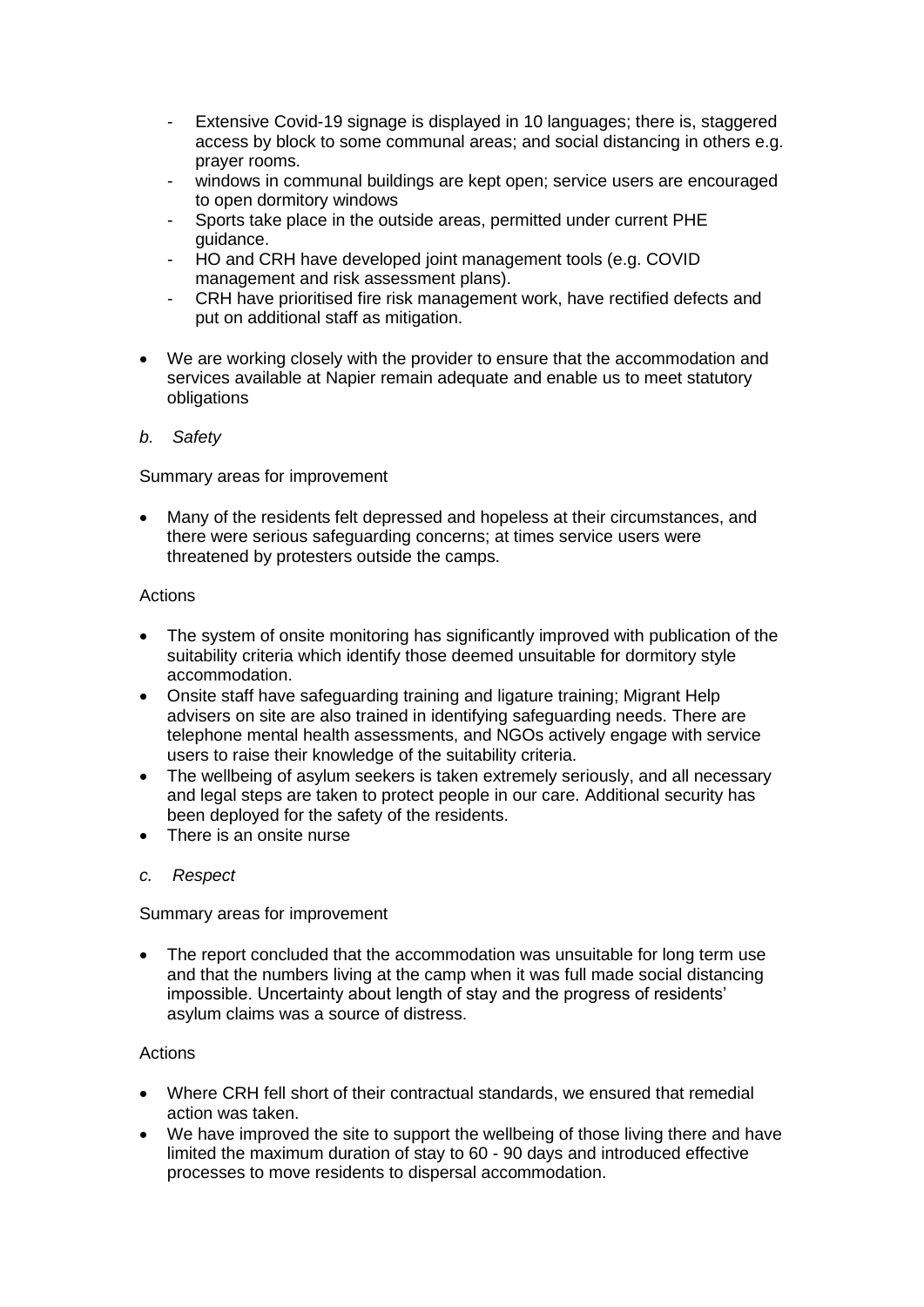- Service users with admissible claims now have their asylum interview conducted by video conference whilst at Napier. Decisions are made once a move to dispersal accommodation has taken place, which helps reduce uncertainty.
- Migrant Help now provide onsite advice with 2 full time advisors for support through the asylum process and access to Legal advice.
- *d. Preparation for leaving the accommodation*

Summary areas for improvement

• The report found that residents received little notice of accommodation moves to or from the barracks. There was little focus on helping residents to prepare for the next steps.

#### Actions

- Accommodation moves generally happened at fairly short notice in response to customer need and/or accommodation becoming available, and it has been most practicable to provide briefing prior to moving followed by full induction on arrival at the alternative accommodation.
- HO has restricted the length of stay for those in Napier to between 60 and 90 days. If a stay is longer than 60 days, users will be moved to dispersal accommodation before day 90. If any service user is found not to fit the suitability criteria after they move to Napier, they are moved offsite at the earliest opportunity to alternative accommodation. The aim is to better manage the expectations of service users and provide a sense of certainty.

#### **2. There was a recent High Court judgement against the Home Office in which Napier was found to be unlawful: please briefly describe the key points of the Court's ruling and the Home Office response to it.**

**Response** The claimants brought their claim on four grounds and the Court found against the Home Secretary on the following grounds:

(1) That the accommodation did not comply with the minimum standards set out in the Immigration and Asylum Act 1999 or the Reception Conditions Directive 2013/9/EC. The Court found that, whether on the basis of issues of COVID-19 or fire safety taken in isolation or looking at the cumulative effect of the decision making about, and the conditions in, the barracks, the accommodation did not ensure a standard of living which was adequate for the health of the claimants. Insofar as the Home Secretary considered that the accommodation was adequate, that view was irrational.

(2) That the process for applying the Home Secretary's criteria for selecting people to be accommodated at Napier Barracks was flawed and unlawful. The Court found that the Home Secretary had accepted that the barracks were not suitable to accommodate asylum seekers who were, in broad terms, vulnerable. For that reason, suitability assessment criteria were applied to screen out those for whom the barracks were unsuitable. However, the system, which operated when the claimants were transferred to the barracks, and whilst they were there, fell below the fairly low standard required by the application of the principle in Secretary of State for Education and Science v Tameside MBC [1977] A.C. 1014. The Court said that, if the barracks were to continue to be used, there had to be substantial improvements in the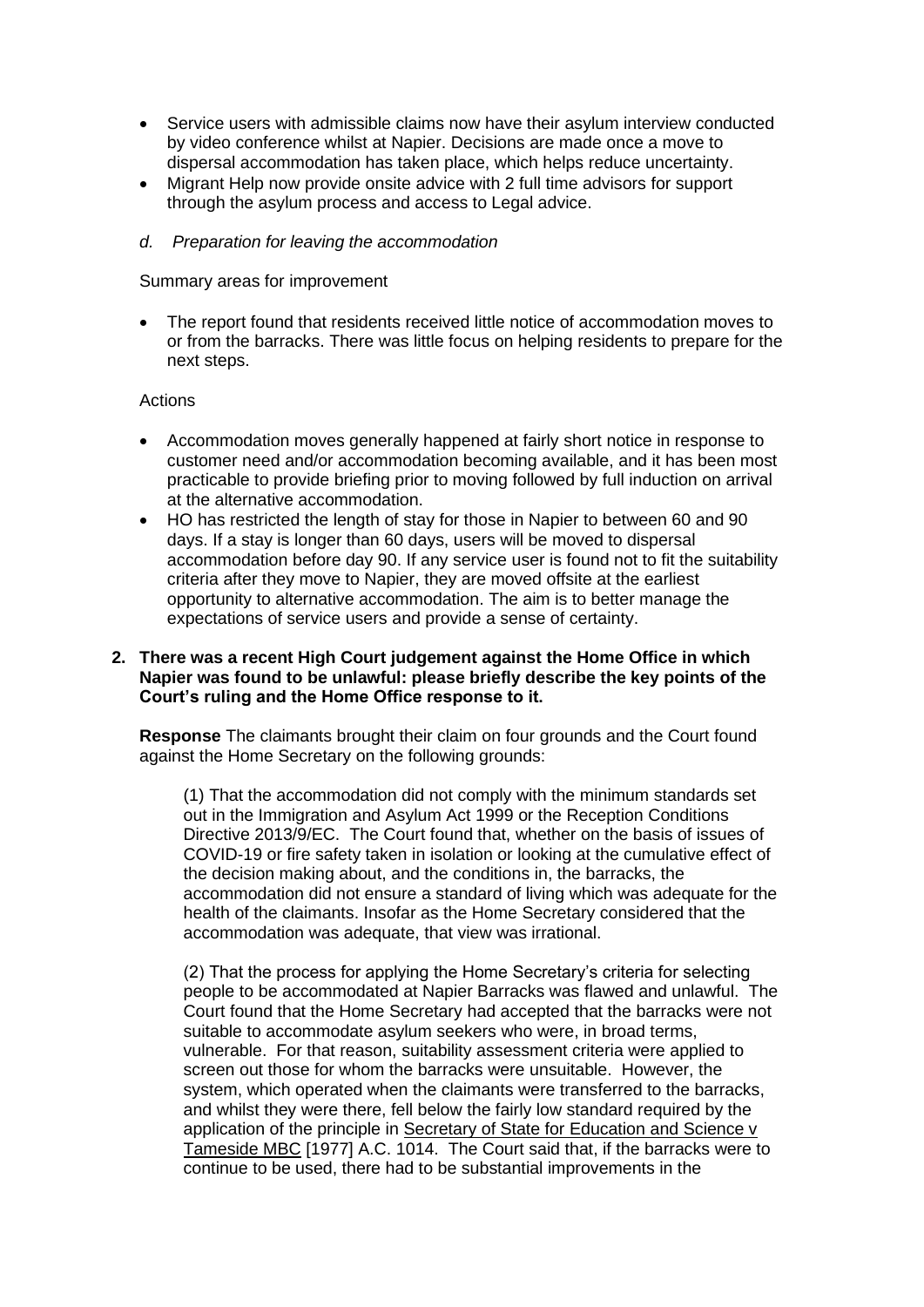conditions, and lower numbers living there for significantly shorter periods, with measures to reduce the risk of COVID-19 infection. There also had to be a better system for identifying those for whom such accommodation was not suitable and for detecting cases where, although suitable when initially transferred, it ceased to be during their stay.

(3) That a letter to residents of 15 January instructing them not to leave the Barracks amounted to a breach of Article 5 ECHR (right to liberty). The terms and effect of the 15 January letter went beyond merely advising the residents of their legal duty to self-isolate. The letter instructed them to remain in a particular place, stated that the instruction was underpinned by law and threatened that it would be enforced by legal process. It did so in a context in which the overwhelming likelihood was that the contents of the letter would be taken at face value and that the majority of residents would not be willing to challenge what was said. The residents rightly understood that they were being held in the barracks. That was one of the key reasons for the disturbances in late January. Some residents might have chosen to defy the order, but that did not affect the position of those who obeyed it. The letter amounted to a breach of Article 5. Neither the alleged curfew nor the alleged detention of the fourth claimant amounted to a breach of Article 5.

The claimants' claim that being accommodated at the Barracks, and the conditions to which they were subject whilst there, breached their rights under Articles 2 (right to life), 3 (prohibition on torture and inhuman or degrading treatment or punishment) and 8 (right to respect for private and family life) of the ECHR was rejected.

We have implemented significant improvements since February 2021, following the High Court's finding that for the period between September 2020 and February 2021, the accommodation provided at Napier was inadequate for the purposes of the Immigration and Asylum Act 1999 and the Asylum Seekers (Reception Conditions) Regulations 2005 and Reception Directive 2003/9/EC. The improvements we have made include:

- The re-introduction of sports and recreational activities;
- The introduction of outdoor seating and tables;
- Weekly virtual meetings between Home Office officials and residents, and the main subcontractor meeting residents weekly to identify and act on concerns;
- The provision of visiting dentistry on site and continued free travel to medical appointments;
- The re-introduction of NGOs on site to provide activities, advice, and support;
- Installing electrical sockets for each sleeping area and rolling out individual lights to enable individuals to control the light around them at night;
- Installation of CCTV on the site:
- A joint general risk register and issues log along with a business continuity plan and evacuation plan have been developed, which has improved the operation of the site and confidence of the onsite teams;
- Conducting asylum interviews for those who are eligible.
- Clarification that residents at Napier are not detained and are free to come and go

Specifically, in terms of managing public health in relation to Covid-19, we are: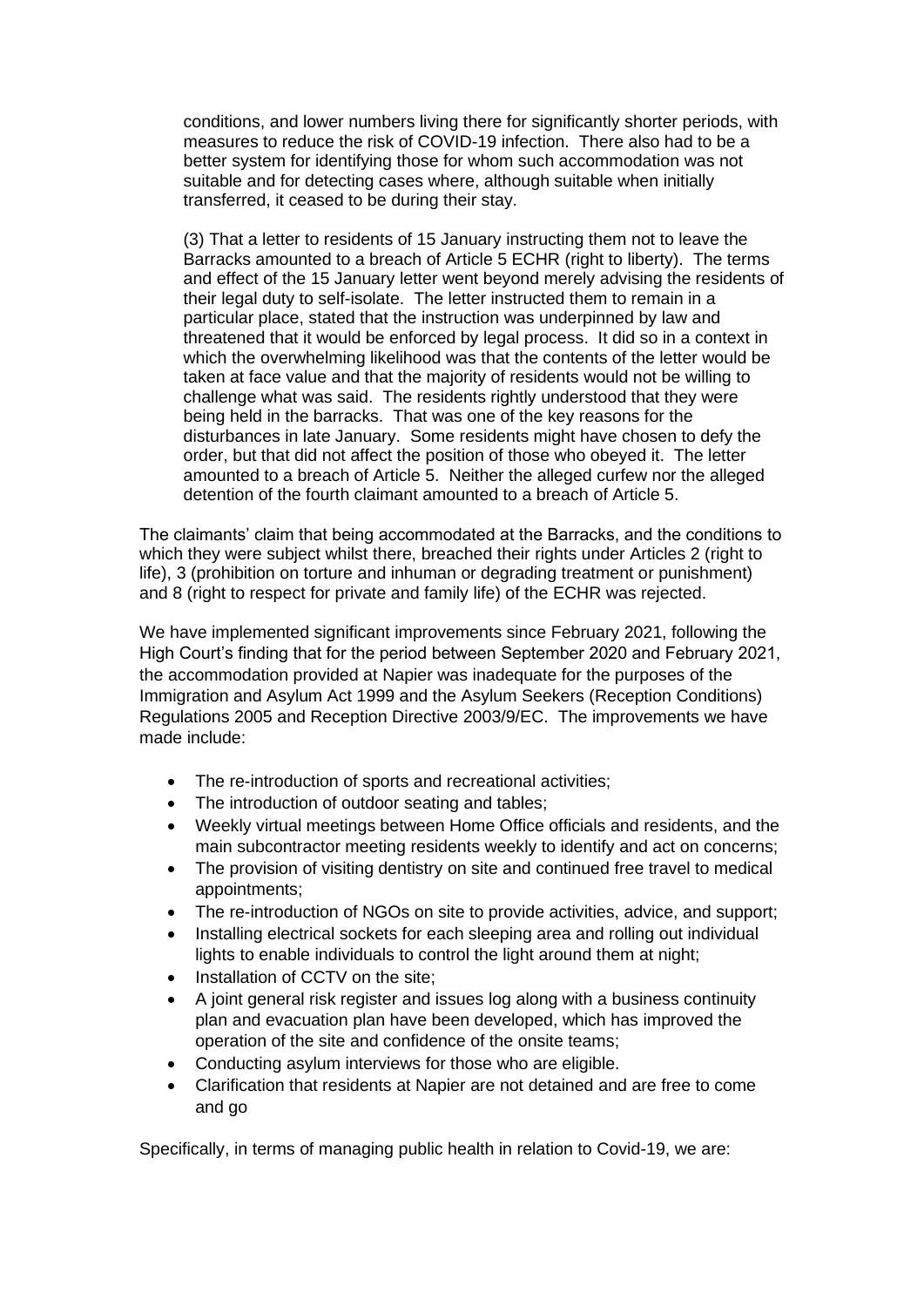- Working with NHS to ensure all residents of Napier are offered vaccinations against Covid-19;
- Ensuring new residents take a lateral flow test on arrival and thereafter twice a week;
- Ensuring all staff take a lateral flow test twice a week
- Ensuring all visitors take a lateral flow test on arrival;
- Providing extensive Covid-19 signage in the top 10 languages;
- Providing residents with personal cleaning kits.
- Improved cleaning regime for accommodation blocks and communal spaces
- Reminding and encouraging compliance with current COVID –19 guidance

# **3. There have been two COVID-19 outbreaks at the site, following the use of dormitory accommodation contrary to the advice of Public Health England. The second outbreak is ongoing. What was PHE's advice and what are Home Office doing to address their health concerns?**

**Response:** Following the COVID outbreak earlier in the year a series of improvements have been made at Napier including, in conjunction with PHE, the development of a more robust COVID Management Plan for Napier.

Regarding the 'ongoing' outbreak. 5 people tested positive for COVID between 06 August and 30 August and in conjunction with advice from PHE the COVID Management Plan was invoked for each. The most recent person tested COVID positive following a PCR test on 30 August 21. The infected person and those in his accommodation block deemed to be close contacts undertook the required period of isolation. The period of isolation ended on 09 September. As of 09 September, there are no known cases of COVID at Napier.

#### **4. Given all these criticisms about the unsuitability of the premises, why is the usage extension being sought for 5 years rather than a shorter period?**

**Response**: An extension for a five-year period enables the Home Office certainty of occupation and will allow the Department to plan for and invest in the site. There have been significant improvements to the Napier site over the past year in response to the previous criticisms. The investment programme will allow the Home Office to refurbish the accommodation and ensure it will continue to be fit for purpose. As set out in the SI and its supporting documents, the continued use of the Napier site will inform the final design of accommodation centres through testing and piloting new processes.

#### **5. Why, when it has been known since the use of Napier started that the planning permission for the Barracks would run out on 20 September, the instrument was laid at the last possible moment using special powers rather than a more routine measure?**

**Response**: The accommodation at Napier was set up as a temporary measure in September 2020 in response to the enormous pressures placed on our asylum system by the coronavirus pandemic. The Home Office's intention has always been to return the site to the Ministry of Defence once these pressures had been allayed. However, these pressures remain, and a decision was made to continue our use of the Napier Barrack as asylum accommodation beyond 21 September 2021. At this